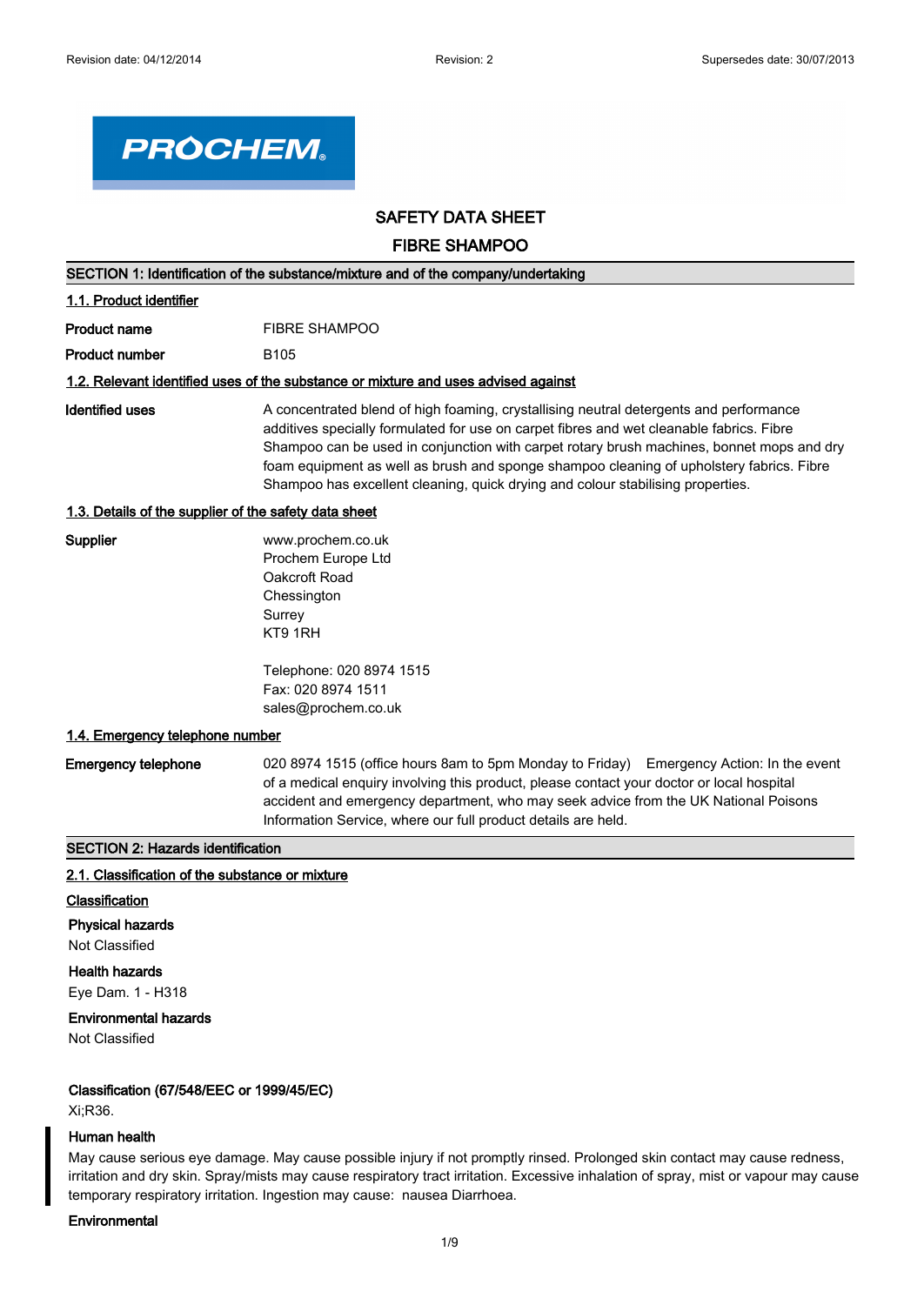The product is expected to be biodegradable.

# **2.2. Label elements**

# **Pictogram**

| 当卷                              |                                                                                                                                                                                                                         |
|---------------------------------|-------------------------------------------------------------------------------------------------------------------------------------------------------------------------------------------------------------------------|
| Signal word                     | Danger                                                                                                                                                                                                                  |
| <b>Hazard statements</b>        |                                                                                                                                                                                                                         |
|                                 | H318 Causes serious eye damage.                                                                                                                                                                                         |
| <b>Precautionary statements</b> |                                                                                                                                                                                                                         |
|                                 | P <sub>102</sub> Keep out of reach of children.                                                                                                                                                                         |
|                                 | P262 Do not get in eyes, on skin, or on clothing.                                                                                                                                                                       |
|                                 | P280 Wear protective gloves/protective clothing/eye protection/face protection.                                                                                                                                         |
|                                 | P305+P351+P338 IF IN EYES: Rinse cautiously with water for several minutes. Remove<br>contact lenses, if present and easy to do. Continue rinsing.                                                                      |
|                                 | P310 Immediately call a POISON CENTER/doctor.                                                                                                                                                                           |
| Contains                        | Sulfuric acid, mono-C12-14 (even numbered) alkyl esters, ammonium salts, Sulfuric acid, C12-<br>14-alkyl (even numbered) esters, sodium salts, Benzyl alcohol                                                           |
| Detergent labelling             | 5 - < 15% anionic surfactants, < 5% optical brighteners, < 5% perfumes, Contains d-Limonene,<br>DMDM Hydantoin, lodopropynyl butylcarbamate, Methylisothiazolinone,<br>Methylchloroisothiazolinone, Benzisothiazolinone |

# **2.3. Other hazards**

See section 8 for details of exposure limits.

| < 5%<br>Sulfuric acid, mono-C12-14 (even numbered) alkyl esters, ammonium salts<br>$CAS$ number: $-$ EC number: 931-558-1<br>Classification<br>Classification (67/548/EEC or 1999/45/EC)<br>Met. Corr. 1 - H290<br>Xn;R22. Xi;R38,R41.<br>Acute Tox. 4 - H302<br>Skin Irrit. 2 - H315<br>Eye Dam. 1 - H318<br>Aquatic Chronic 3 - H412<br>$5%$<br>Sulfuric acid, C12-14-alkyl (even numbered) esters, sodium salts<br><b>CAS number: 85586-07-8 EC number: 287-809-4</b><br>Classification<br>Classification (67/548/EEC or 1999/45/EC)<br>Skin Irrit. 2 - H315<br>Xn;R22. Xi;R38,R41.<br>Eye Dam. 1 - H318<br>Acute Tox. 4 - H302 | <b>SECTION 3: Composition/information on ingredients</b> |  |  |  |
|------------------------------------------------------------------------------------------------------------------------------------------------------------------------------------------------------------------------------------------------------------------------------------------------------------------------------------------------------------------------------------------------------------------------------------------------------------------------------------------------------------------------------------------------------------------------------------------------------------------------------------|----------------------------------------------------------|--|--|--|
|                                                                                                                                                                                                                                                                                                                                                                                                                                                                                                                                                                                                                                    | 3.2. Mixtures                                            |  |  |  |
|                                                                                                                                                                                                                                                                                                                                                                                                                                                                                                                                                                                                                                    |                                                          |  |  |  |
|                                                                                                                                                                                                                                                                                                                                                                                                                                                                                                                                                                                                                                    |                                                          |  |  |  |
|                                                                                                                                                                                                                                                                                                                                                                                                                                                                                                                                                                                                                                    |                                                          |  |  |  |
|                                                                                                                                                                                                                                                                                                                                                                                                                                                                                                                                                                                                                                    |                                                          |  |  |  |
|                                                                                                                                                                                                                                                                                                                                                                                                                                                                                                                                                                                                                                    |                                                          |  |  |  |
|                                                                                                                                                                                                                                                                                                                                                                                                                                                                                                                                                                                                                                    |                                                          |  |  |  |
|                                                                                                                                                                                                                                                                                                                                                                                                                                                                                                                                                                                                                                    |                                                          |  |  |  |
|                                                                                                                                                                                                                                                                                                                                                                                                                                                                                                                                                                                                                                    |                                                          |  |  |  |
|                                                                                                                                                                                                                                                                                                                                                                                                                                                                                                                                                                                                                                    |                                                          |  |  |  |
|                                                                                                                                                                                                                                                                                                                                                                                                                                                                                                                                                                                                                                    |                                                          |  |  |  |
|                                                                                                                                                                                                                                                                                                                                                                                                                                                                                                                                                                                                                                    |                                                          |  |  |  |
|                                                                                                                                                                                                                                                                                                                                                                                                                                                                                                                                                                                                                                    |                                                          |  |  |  |
|                                                                                                                                                                                                                                                                                                                                                                                                                                                                                                                                                                                                                                    |                                                          |  |  |  |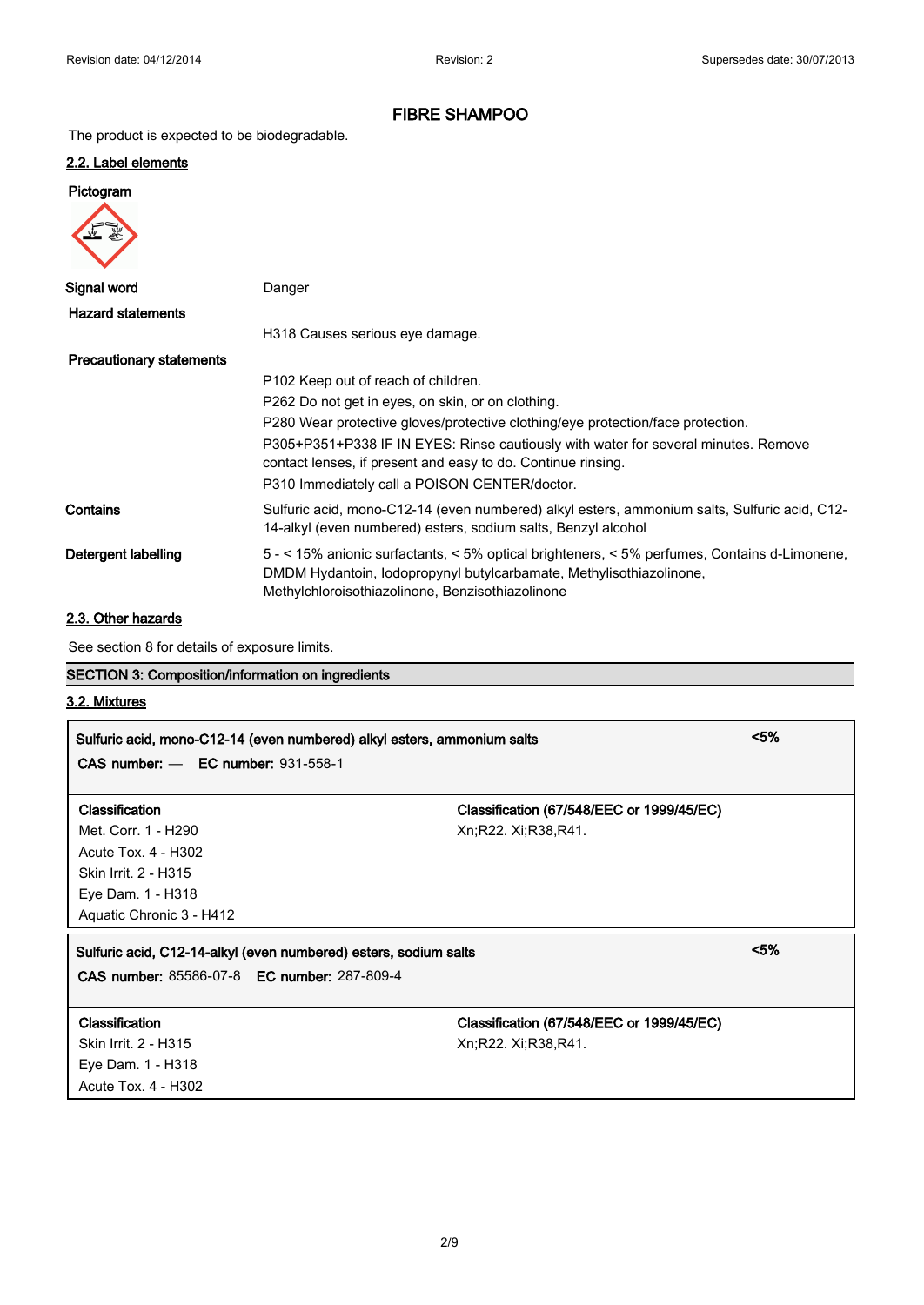# **Propan-2-ol <5%**

**CAS number:** 67-63-0 **EC number:** 200-661-7

Flam. Liq. 2 - H225 F;R11 Xi;R36 R67 Eye Irrit. 2 - H319 STOT SE 3 - H336 STOT SE 3 - H336

**Classification Classification (67/548/EEC or 1999/45/EC)**

The Full Text for all R-Phrases and Hazard Statements are Displayed in Section 16.

#### **SECTION 4: First aid measures**

## **4.1. Description of first aid measures**

## **Inhalation**

Move affected person to fresh air at once. Get medical attention if any discomfort continues.

#### **Ingestion**

Rinse mouth thoroughly with water. Give plenty of water to drink. Never give anything by mouth to an unconscious person. Get medical attention immediately. Do not induce vomiting.

#### **Skin contact**

Rinse immediately with plenty of water. Get medical attention if irritation persists after washing.

## **Eye contact**

Rinse immediately with plenty of water. Remove any contact lenses and open eyelids wide apart. Continue to rinse for at least 15 minutes. Get medical attention if irritation persists after washing. Get medical attention immediately.

## **4.2. Most important symptoms and effects, both acute and delayed**

## **Ingestion**

May cause discomfort if swallowed. Nausea, vomiting. Central nervous system depression.

## **Eye contact**

May cause severe eye irritation. May cause permanent damage if eye is not immediately irrigated.

# **4.3. Indication of any immediate medical attention and special treatment needed**

## **Notes for the doctor**

If liquid has entered the eyes, proceed as follows. Rinse immediately with plenty of water.

## **Specific treatments**

Treat symptomatically. In the event of contact with eyes or ingestion seek immediate medical help.

# **SECTION 5: Firefighting measures**

# **5.1. Extinguishing media**

## **Suitable extinguishing media**

The product is not flammable. Extinguish with the following media: Water spray, dry powder or carbon dioxide.

## **5.2. Special hazards arising from the substance or mixture**

#### **Specific hazards**

No unusual fire or explosion hazards noted.

## **Hazardous combustion products**

Thermal decomposition or combustion products may include the following substances: Oxides of carbon. Sulphur dioxide. Sulphuric acid (H2SO4).

## **5.3. Advice for firefighters**

## **Special protective equipment for firefighters**

No specific recommendations.

**SECTION 6: Accidental release measures**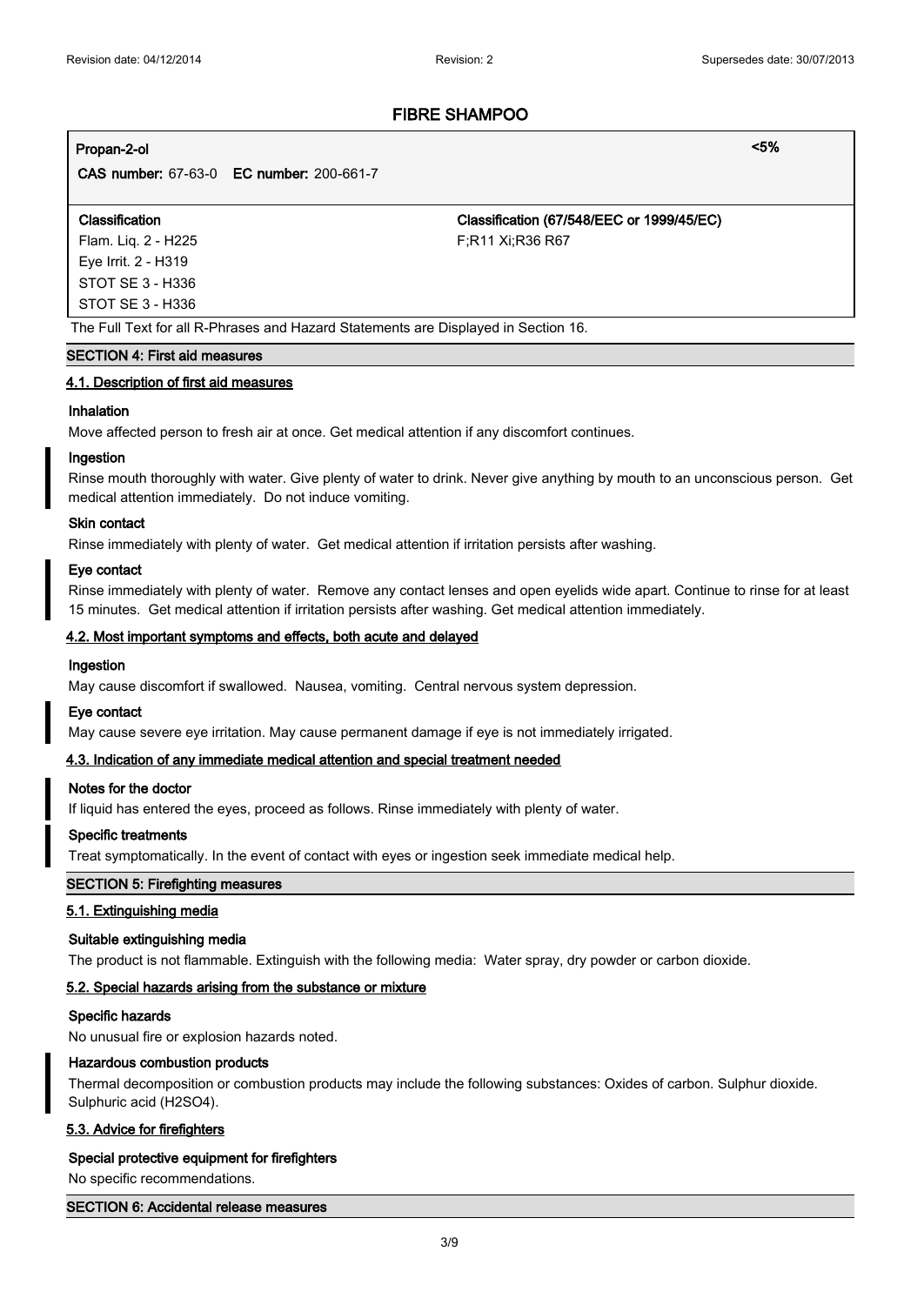# **6.1. Personal precautions, protective equipment and emergency procedures**

# **Personal precautions**

Wear protective clothing as described in Section 8 of this safety data sheet.

## **6.2. Environmental precautions**

## **Environmental precautions**

Do not discharge into drains or watercourses or onto the ground.

# **6.3. Methods and material for containment and cleaning up**

## **Methods for cleaning up**

Absorb spillage with non-combustible, absorbent material. Collect and place in suitable waste disposal containers and seal securely. Dispose of waste to licensed waste disposal site in accordance with the requirements of the local Waste Disposal Authority.

# **6.4. Reference to other sections**

## **Reference to other sections**

For personal protection, see Section 8. For waste disposal, see Section 13.

## **SECTION 7: Handling and storage**

# **7.1. Precautions for safe handling**

## **Usage precautions**

Wear protective clothing as described in Section 8 of this safety data sheet. Wash hands thoroughly after handling. Wash contaminated clothing before reuse. Do not eat, drink or smoke when using this product.

## **7.2. Conditions for safe storage, including any incompatibilities**

## **Storage precautions**

Store in closed original container at temperatures between 5°C and 30°C. Keep out of the reach of children.

## **7.3. Specific end use(s)**

## **Specific end use(s)**

The identified uses for this product are detailed in Section 1.2.

# **SECTION 8: Exposure Controls/personal protection**

# **8.1. Control parameters**

# **Occupational exposure limits**

## **Propan-2-ol**

Long-term exposure limit (8-hour TWA): WEL 400 ppm 999 mg/m3 Short-term exposure limit (15-minute): WEL 500 ppm 1250 mg/m3

WEL = Workplace Exposure Limit

# **8.2. Exposure controls**

## **Protective equipment**





## **Appropriate engineering controls**

Provide adequate ventilation.

## **Eye/face protection**

Side shield safety glasses are recommended when handling concentrate or during spray application.

## **Hand protection**

It is recommended that gloves are made of the following material: Nitrile rubber. Protective gloves should be inspected for wear before use and replaced regularly in accordance with the manufacturers specifications.

## **Hygiene measures**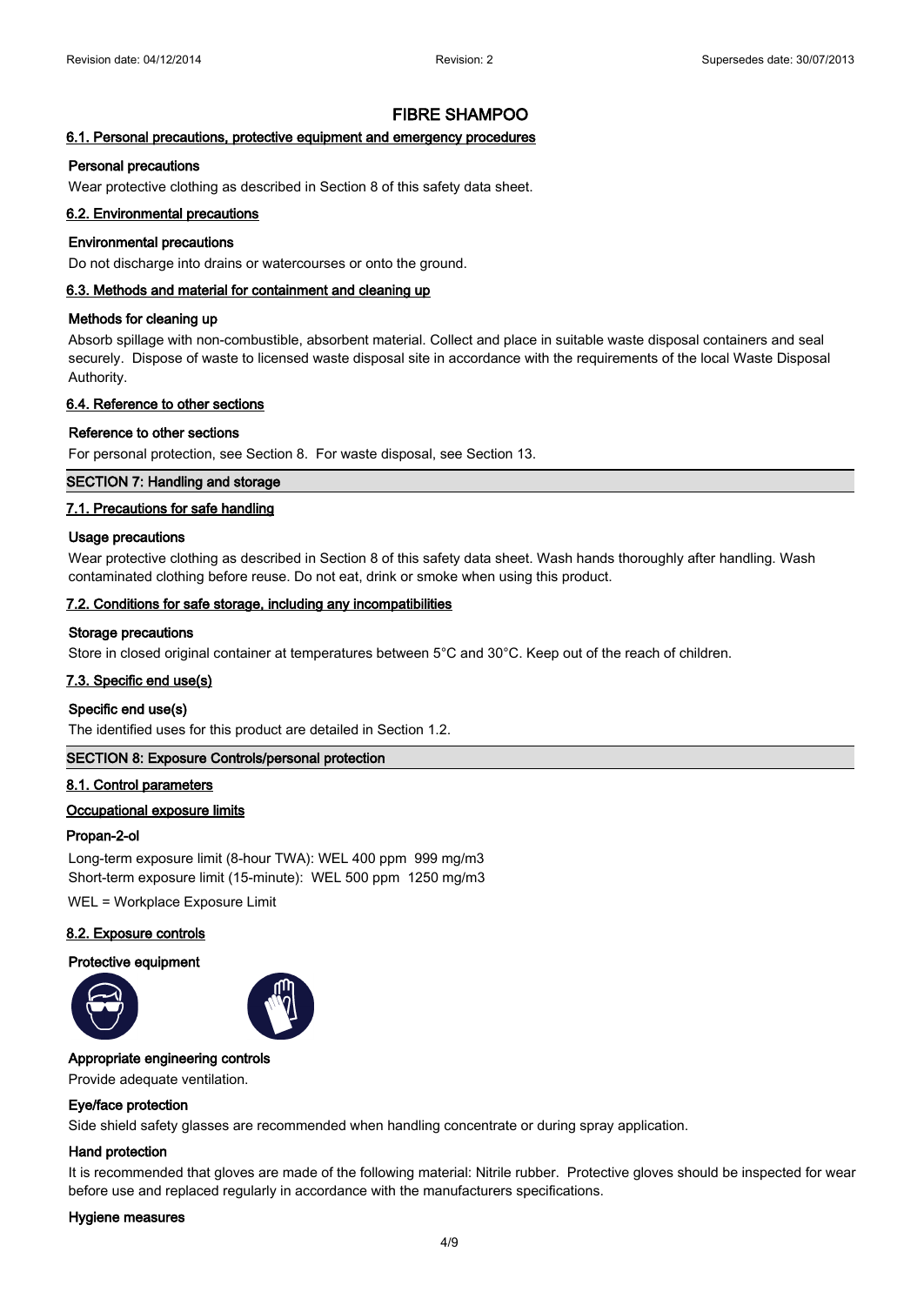Wash hands thoroughly after handling. Wash contaminated clothing before reuse. Do not eat, drink or smoke when using this product.

## **Respiratory protection**

For situations where recommended exposure limits may be exceeded or where there is a risk of inhalation of fine spray mists, a suitable respirator face mask is recommended.

## **SECTION 9: Physical and Chemical Properties**

# **9.1. Information on basic physical and chemical properties**

#### **Appearance**

Clear liquid.

# **Colour**

Colourless.

# **Odour**

Lemon. Lime.

# **Odour threshold**

Not determined.

## **pH**

pH (concentrated solution): 5.5 pH (diluted solution): 7 @ 4%

# **Melting point**

Not determined.

# **Initial boiling point and range**

100°C

# **Flash point**

54.5°C CC (Closed cup). Does not sustain combustion.

# **Evaporation rate**

Not determined.

# **Upper/lower flammability or explosive limits**

Not applicable.

# **Vapour pressure**

Not determined.

# **Vapour density**

Not determined.

# **Relative density**

1.0

# **Solubility(ies)** Soluble in water.

**Partition coefficient**

Not determined.

# **Auto-ignition temperature**

Not determined. **Viscosity**

Not determined.

# **Explosive properties**

Not applicable.

# **Oxidising properties** Not applicable.

**9.2. Other information**

# **Other information**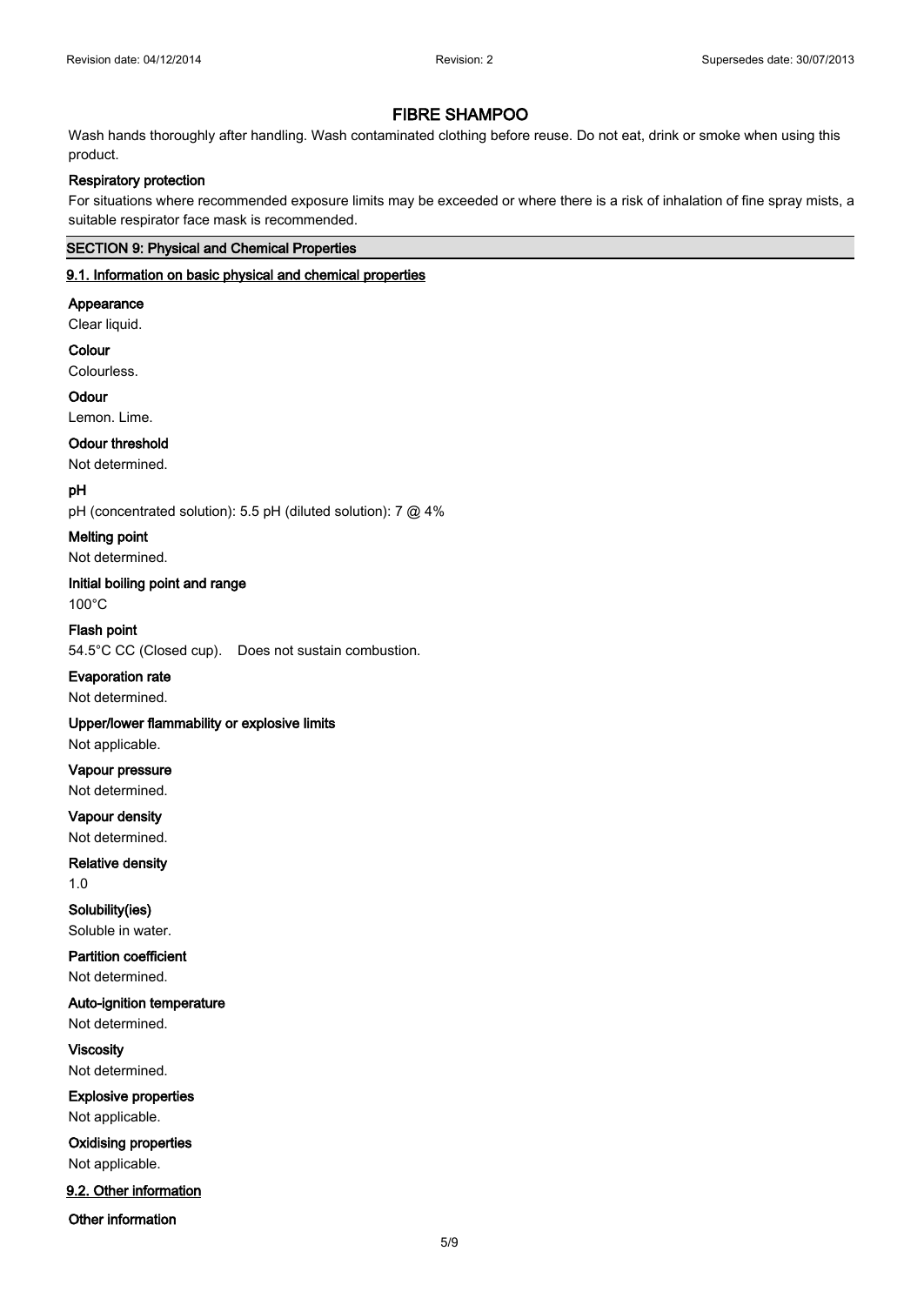#### None.

# **SECTION 10: Stability and reactivity**

# **10.1. Reactivity**

There are no known reactivity hazards associated with this product.

## **10.2. Chemical stability**

#### **Stability**

Stable at normal ambient temperatures and when used as recommended.

## **10.3. Possibility of hazardous reactions**

Not determined.

#### **10.4. Conditions to avoid**

Protect from freezing and direct sunlight. Store in closed original container at temperatures between 5°C and 30°C.

#### **10.5. Incompatible materials**

## **Materials to avoid**

Strong oxidising agents. Strong acids.

## **10.6. Hazardous decomposition products**

Thermal decomposition or combustion products may include the following substances: Oxides of carbon. Sulphur dioxide. Sulphuric acid (H2SO4).

# **SECTION 11: Toxicological information**

# **11.1. Information on toxicological effects**

## **Toxicological effects**

Ingestion may cause: systemic effects Central nervous system depression. Nausea, vomiting. Diarrhoea. Excessive inhalation of spray, mist or vapour may cause temporary respiratory irritation.

#### **Acute toxicity - oral**

# **ATE oral (mg/kg)**

9,049.77375566

# **Skin corrosion/irritation**

**Skin corrosion/irritation** Prolonged or repeated exposure may cause the following adverse effects:, skin irritation and dermatitis.

# **Serious eye damage/irritation**

May cause serious eye damage. May cause permanent damage if eye is not immediately irrigated.

#### **Skin sensitisation**

Contains Limonene

#### **Germ cell mutagenicity**

## **Genotoxicity - in vivo**

No effects expected based upon current data.

# **Carcinogenicity**

No effects expected based upon current data.

# **Reproductive toxicity**

# **Reproductive toxicity - fertility**

No effects expected based upon current data.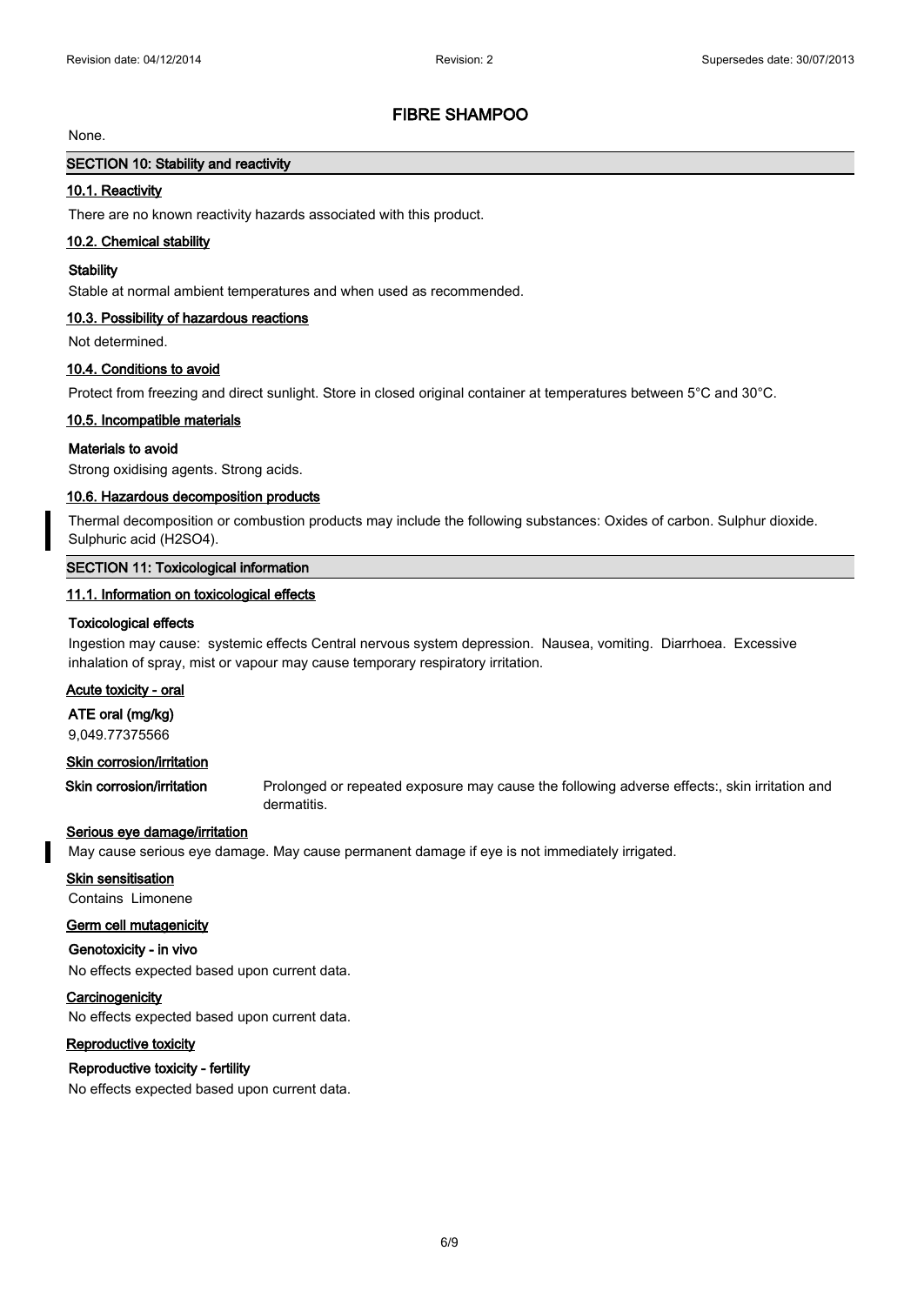# **Toxicological information on ingredients.**

# **Sulfuric acid, mono-C12-14 (even numbered) alkyl esters, ammonium salts**

# **Acute toxicity - oral**

# **Acute toxicity oral (LD50 mg/kg)**

1,800.0

#### **Species**

Rat

# **ATE oral (mg/kg)**

1,800.0

# **Sulfuric acid, C12-14-alkyl (even numbered) esters, sodium salts**

# **Acute toxicity - oral**

**Acute toxicity oral (LD50 mg/kg)**

# 1,800

**Species**

Rat

## **Propan-2-ol**

# **Acute toxicity - oral**

**Acute toxicity oral (LD50 mg/kg)**

2,000

# **Species**

Rat

## **Acute toxicity - dermal**

**Acute toxicity dermal (LD50 mg/kg)** 2000

# **Species**

Rabbit

# **SECTION 12: Ecological Information**

# **12.1. Toxicity**

# **Ecological information on ingredients.**

**Sulfuric acid, C12-14-alkyl (even numbered) esters, sodium salts**

## **Acute toxicity - fish**

LC50, : 3.6 mg/l,

# **Acute toxicity - aquatic invertebrates**

EC₅₀, : 4.7 mg/l, NOEC, : 0.508 mg/l,

# **Acute toxicity - aquatic plants**

IC<sub>50</sub>, 72 hours: > 20 mg/l, Algae

## **Propan-2-ol**

**Acute toxicity - fish** LC50, 48 hours: > 100 mg/l, Leuciscus idus (Golden orfe)

#### **Acute toxicity - aquatic invertebrates**

EC<sub>50</sub>, 48 hours: >100 mg/l, Daphnia magna

# **Acute toxicity - aquatic plants**

EC<sub>50</sub>, 72 hours: > 100 mg/l, Scenedesmus subspicatus

# **12.2. Persistence and degradability**

#### **Persistence and degradability**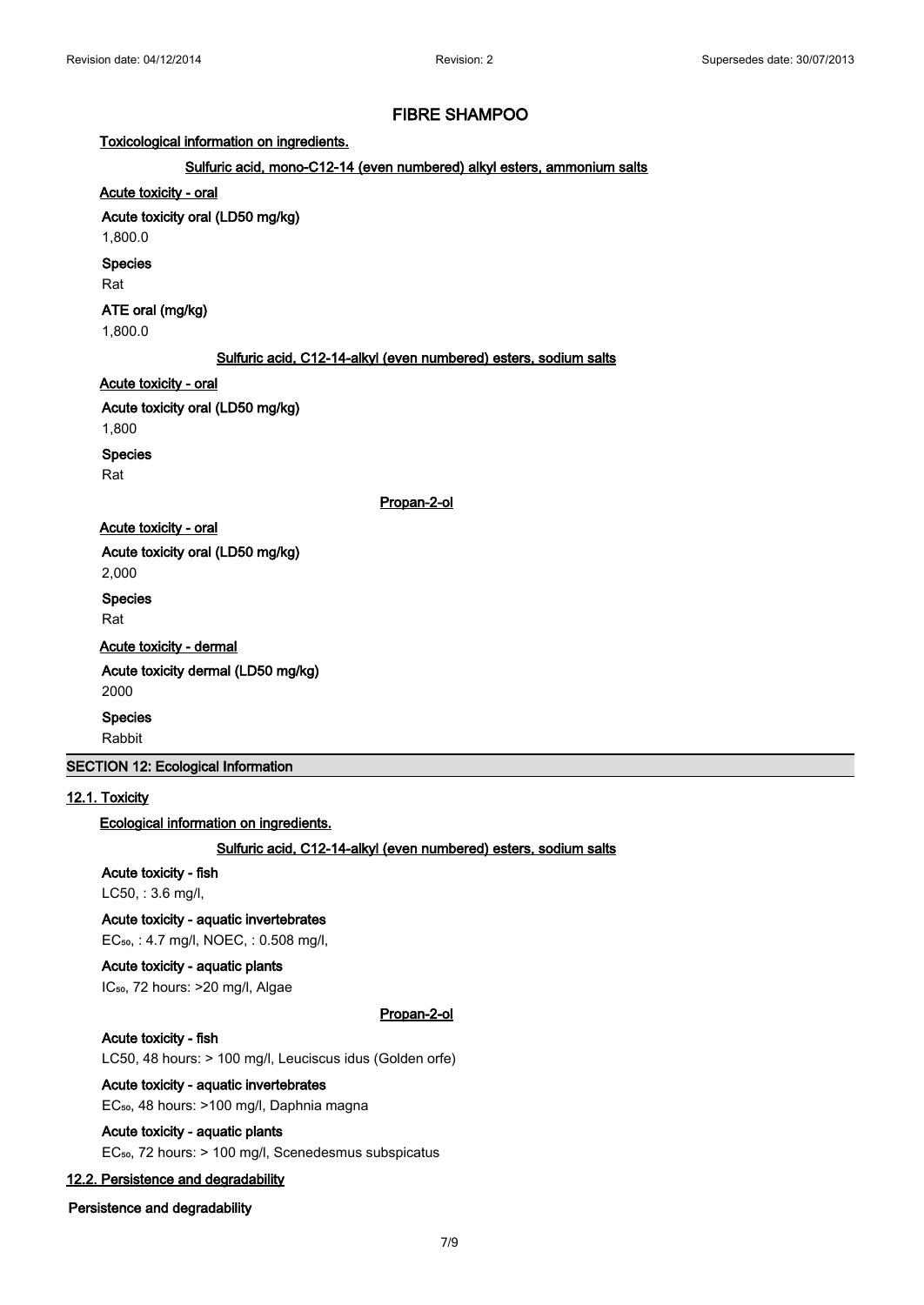The surfactant(s) contained in this product complies(comply) with the biodegradability criteria as laid down in Regulation (EC) No. 648/2004 on detergents. Data to support this assertion are held at the disposal of the competent authorities of the Member States and will be made available to them at their direct request, or at the request of a detergent manufacturer.

# **12.3. Bioaccumulative potential**

Not known.

# **Partition coefficient**

Not determined.

# **12.4. Mobility in soil**

**Mobility**

The product is soluble in water.

# **12.5. Results of PBT and vPvB assessment**

This product does not contain any substances classified as PBT or vPvB.

## **12.6. Other adverse effects**

None known.

**SECTION 13: Disposal considerations**

# **13.1. Waste treatment methods**

## **Disposal methods**

Dispose of waste to licensed waste disposal site in accordance with the requirements of the local Waste Disposal Authority. Empty containers should be rinsed with water then crushed and disposed of at legal waste disposal site.

# **SECTION 14: Transport information**

# **14.1. UN number**

Not classified for transportation.

**14.2. UN proper shipping name**

None.

**14.3. Transport hazard class(es)**

None.

**ADR/RID class** 

**IMDG class** 

# **14.4. Packing group**

None.

# **14.5. Environmental hazards**

**Environmentally hazardous substance/marine pollutant**

No.

# **14.6. Special precautions for user**

None.

# **14.7. Transport in bulk according to Annex II of MARPOL73/78 and the IBC Code**

Not applicable.

# **SECTION 15: Regulatory information**

# **15.1. Safety, health and environmental regulations/legislation specific for the substance or mixture**

# **National regulations**

The Control of Substances Hazardous to Health Regulations 2002 (SI 2002 No. 2677) (as amended). The Chemicals (Hazard Information and Packaging for Supply) Regulations 2009 (SI 2009 No. 716).